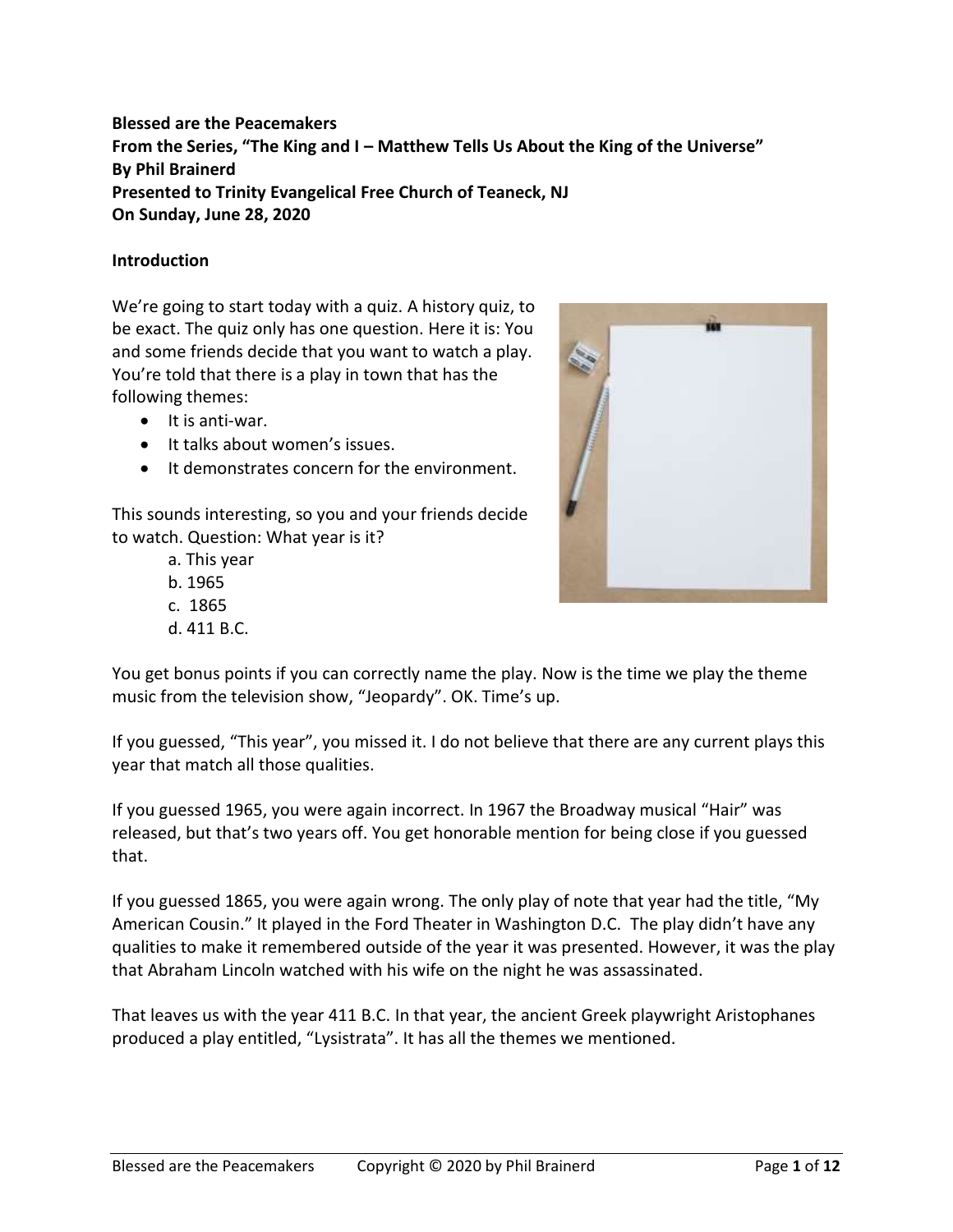

*Peloponnesian War*

Concerning War: This play was written to criticize the Peloponnesian war. That was a war between the city of Sparta (where the Spartans lived) and Athens. The war was very controversial because it involved heavy loss of both life and money. In one battle, Athens attacked the Spartans with a massive expeditionary force. It included 200 ships and thousands of soldiers. The Spartans won, destroying the entire Athenian force. So, Aristophanes wrote to protest the idea of war, especially ill-conceived and poorly executed wars.

How about the environment? In order to build ships and other instruments of war, the Greeks destroyed the forests on entire mountains. When you chop down all the trees on a mountain, you remove everything that holds the soil in place. So, actions like this are followed by landslides that can destroy entire towns. On top of that, the forests don't grow back during the lifetimes of those who once enjoyed them – if ever. So, society at the time was concerned for the environment.

How does this play suggest that war, with its terrible toll on humans and the environment, be dealt with? To make things complex, this play was a comedy. How can you write a comedy about war? Well, in this play, a leading woman of Athens calls a meeting of all the other women.

The leader's name was Lysistrata. She says the war needs to end. The women say, "Well, what can we do? We don't have any power." Lysistrata has an answer to this. She gets all the women of the region to take an oath stating that they will refuse to have any contact with their husbands until the men can get their act together and negotiate peace. Does it work? You'll have to get a good book on ancient Greek drama to find out. I was a theater major in college, so I had to read about things like this.

So, as early as 411 B.C., people were concerned about war, the environment, and women's issues. We tend to think that our generation is the only one to be concerned about these things.

In coming sessions, we can talk about things like women's issues and the environment, among other things. For now, let's focus on war.

I ran into some material from the New York Times recently. The material is old, published in July of 2003. It was reprinted material from a book entitled, "What Every Person Should Know About War" By a man named Chris Hedges.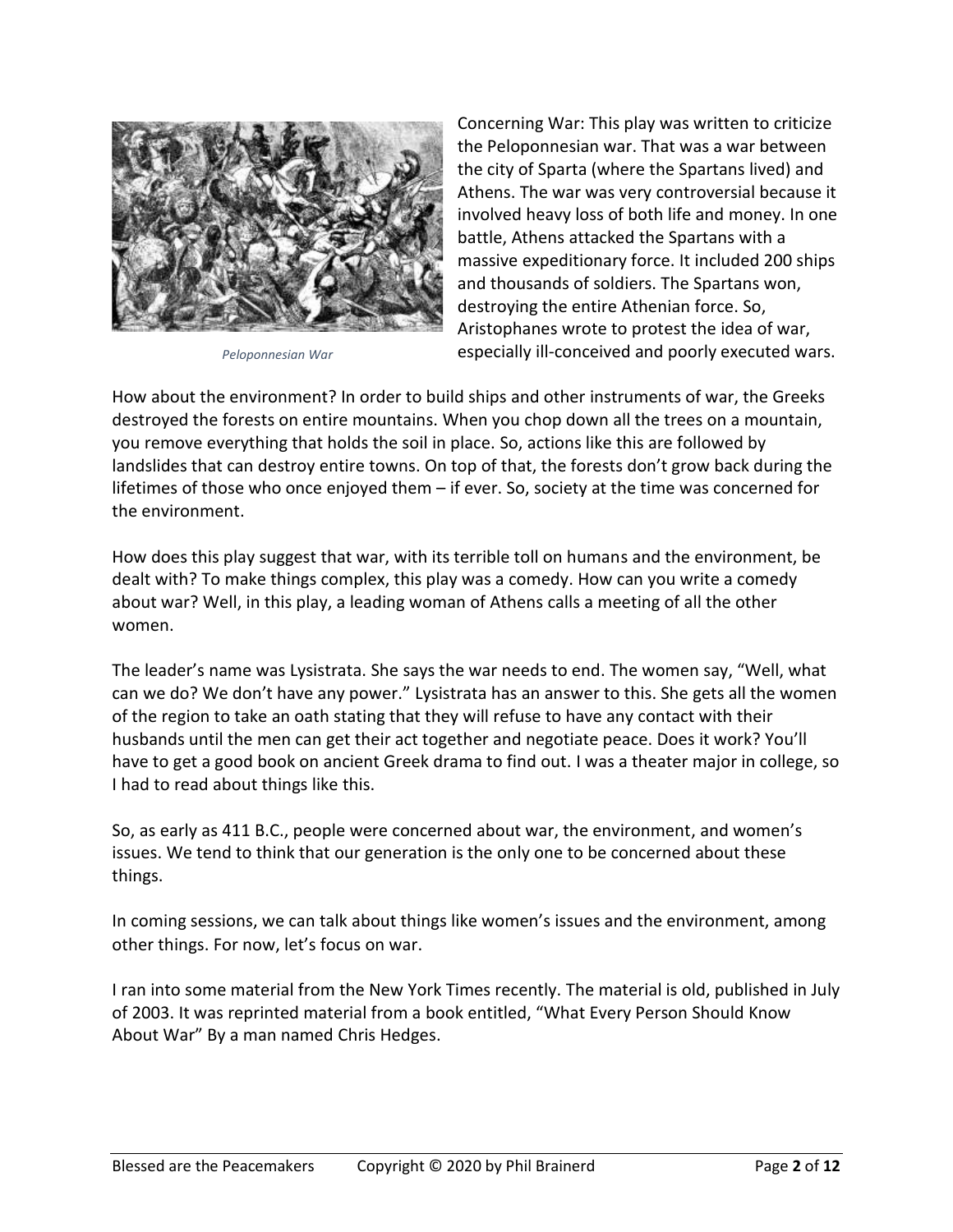Here are some statistics from that book:

Q: What is a war? A: War is defined as an active conflict that has claimed more than 1,000 lives. Q: Has the world ever been at peace? A: Of the past 3,400 years, humans have been entirely at peace for 268 of them, or just 8 percent of recorded history. Q: How many people have died in war? A: At least 108 million people were killed in wars in the twentieth century. Estimates for the total number killed in wars throughout all of human history range from 150 million to 1 billion. (From the New York Times web site, accessed 6/27/2020)

So, from the time that historians have been tracking the human race, the world has only been at peace 8 percent of the time. Tens of millions, if not hundreds of millions have died. Peace, at least peace as it relates to war, seems to be elusive for humans.

Why?

We're in a section of Matthew's Gospel account that I'm calling the "Christian Manifesto", which covers chapters 5 through 7 of the book. In this "Christian Manifesto", we're learning things that are vital for disciples of Jesus Christ.

Let's read once again what we've learned so far:

"Blessed are the poor in spirit, for theirs is the kingdom of heaven. Blessed are those who mourn, for they will be comforted. Blessed are the meek, for they will inherit the earth. Blessed are those who hunger and thirst for righteousness, for they will be filled. Blessed are the merciful, for they will be shown mercy. Blessed are the pure in heart, for they will see God. (Matthew 5:3-8).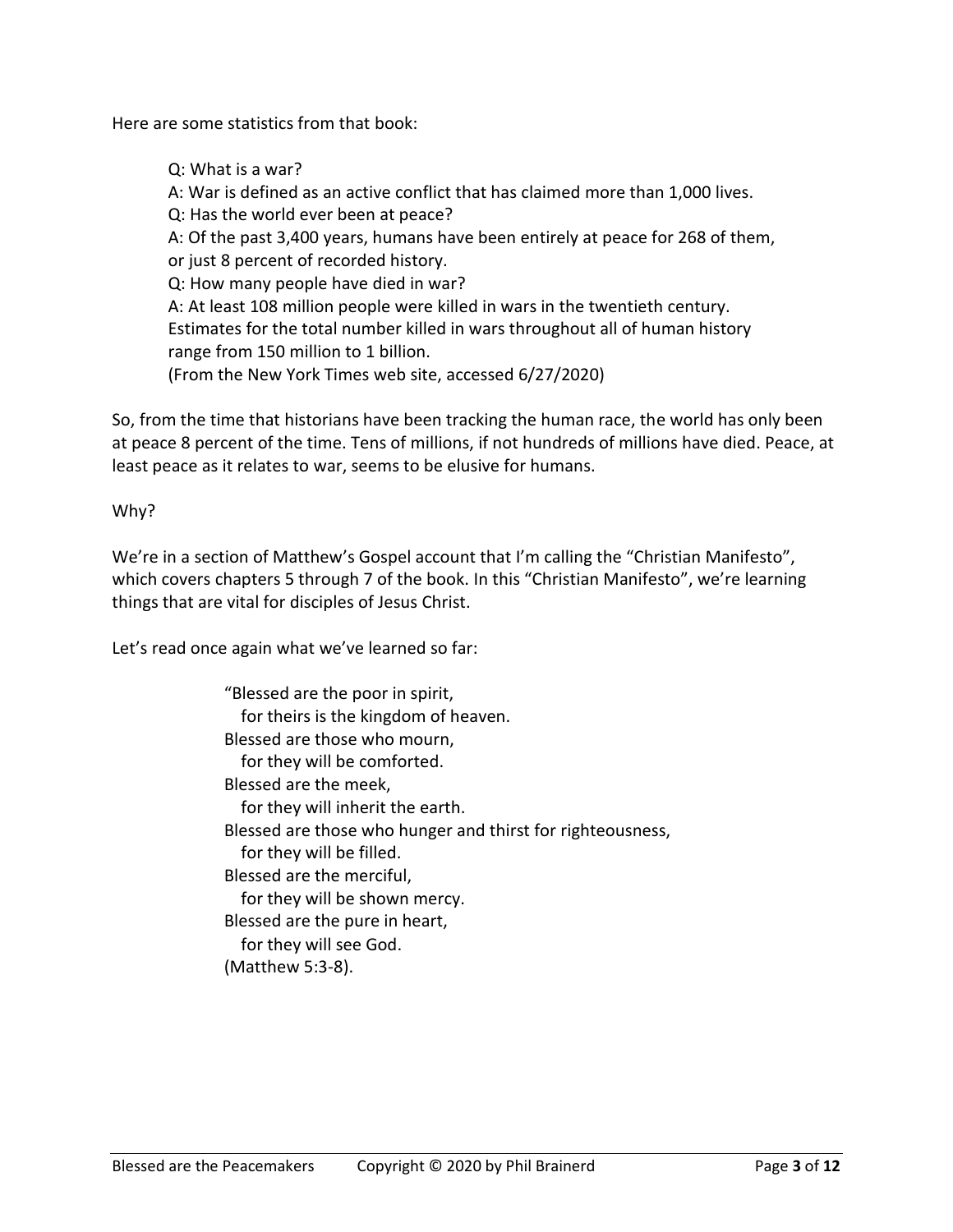And our passage for today:

Blessed are the peacemakers, for they will be called children of God. (Matthew 5:9. Some translations say "sons" of God).

We'll base our discussion today around some questions:

- I. What is Peace?
- II. Who are the Participants in Peace?
	- A. Peace with God.
	- B. Peace with Ourselves.
	- C. Peace with Others.

#### **I. What is Peace?**

Peace has two aspects. First, the standard, dry dictionary definition would say that peace means "freedom from conflict".

Then, we have to ask, "What is conflict"? Conflict means you have things working against each other. They might be pulling. They might be pushing. Sometimes, things around us pull or push hard. Sometimes the force is so strong that something breaks. When people are in conflict, sometimes the conflict becomes so strong that someone gets hurt. When this happens, we start to talk about fighting. When fighting break out, you get a sense that one party wants the other to get hurt. As the willingness to hurt others grows, we start using words like "battles" and "wars"

So, we can think of peace in a practical sense. Peace is a state where we're not concerned that someone wants to hurt us or take things from us. We are free from conflict, from battles, and from wars.

Here's where we move to the second type of peace. The Hebrew people have a word, "Shalom". Shalom in its most basic use means "peace". But it's more. When you experience a state where no one wants to hurt you, you're free to enjoy life. You're free to heal from the injury of conflict. You can become whole. You're can grow. You're free to become prosperous and happy.

Of course, it's the Hebrew way of looking at this that caused Jesus to use the word. So, he told his disciples that people who make peace, who make shalom, are blessed.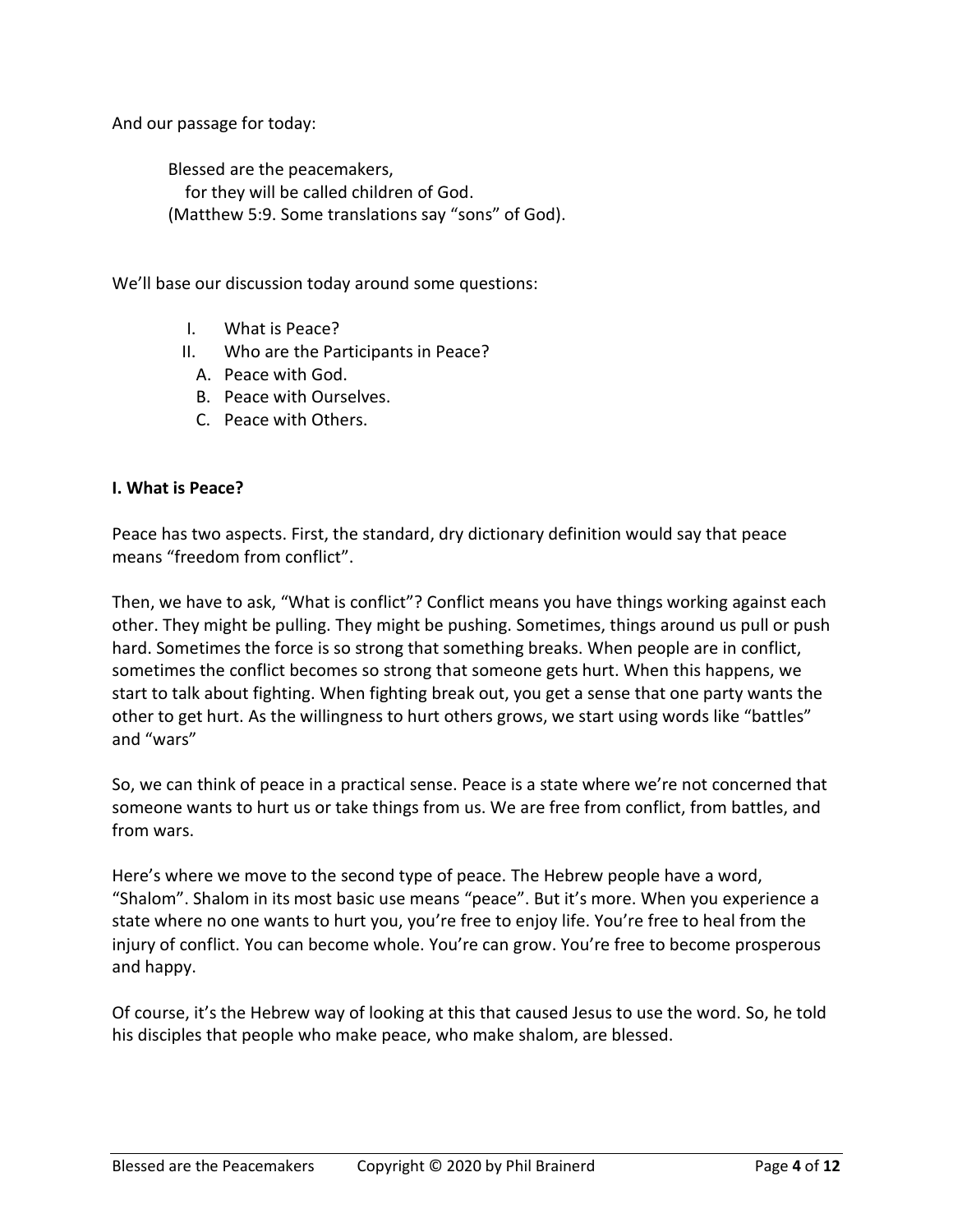### **II. The parties involved in peace**

As we've been developing this idea of peace, we're suggesting that conflict involves individuals or groups. Peace means that individuals and groups find ways to avoid or end conflict. So, we ask: When Jesus talked about peace, who are the individuals or groups involved? Let's look at a few.

### **A. Peace with God.**

By far, the most important kind of peace that anyone can get is peace with God. If you were to ask, "What part of the Christian faith is hardest to get people to understand in today's world?", I think this would rank among the hardest.

I've mentioned in recent messages that there is a passage of Scripture that we should all become familiar with. Here it is again:

> Why do the nations conspire and the peoples plot in vain? The kings of the earth rise up and the rulers band together against the Lord and against his anointed, saying, "Let us break their chains and throw off their shackles."

> > (Psalm 2:1-3)

This psalm tells us that the "kings of the earth" are banding together to throw the rightful king of the universe off his throne.

Who is the rightful king: God

Sing praises to God, sing praises; sing praises to our King, sing praises. For God is the King of all the earth; sing to him a psalm of praise. (Psalm 47:6-7)

In the modern western world, we don't understand kings, much less kings with all power. We vote for our leaders. If we don't like our leaders, supposedly, we vote them out. In the ancient world, that was not how it worked with kings. Kings had great power. He (or she if it was a queen) had the power of life and death, peace or war.

One of the most powerful kings of the ancient world was a man named Xerxes. He was the Babylonian King who took a Jewish woman named Esther for his wife. You can read about him in the book of Esther. He was so strict, that anyone who walked into his court uninvited could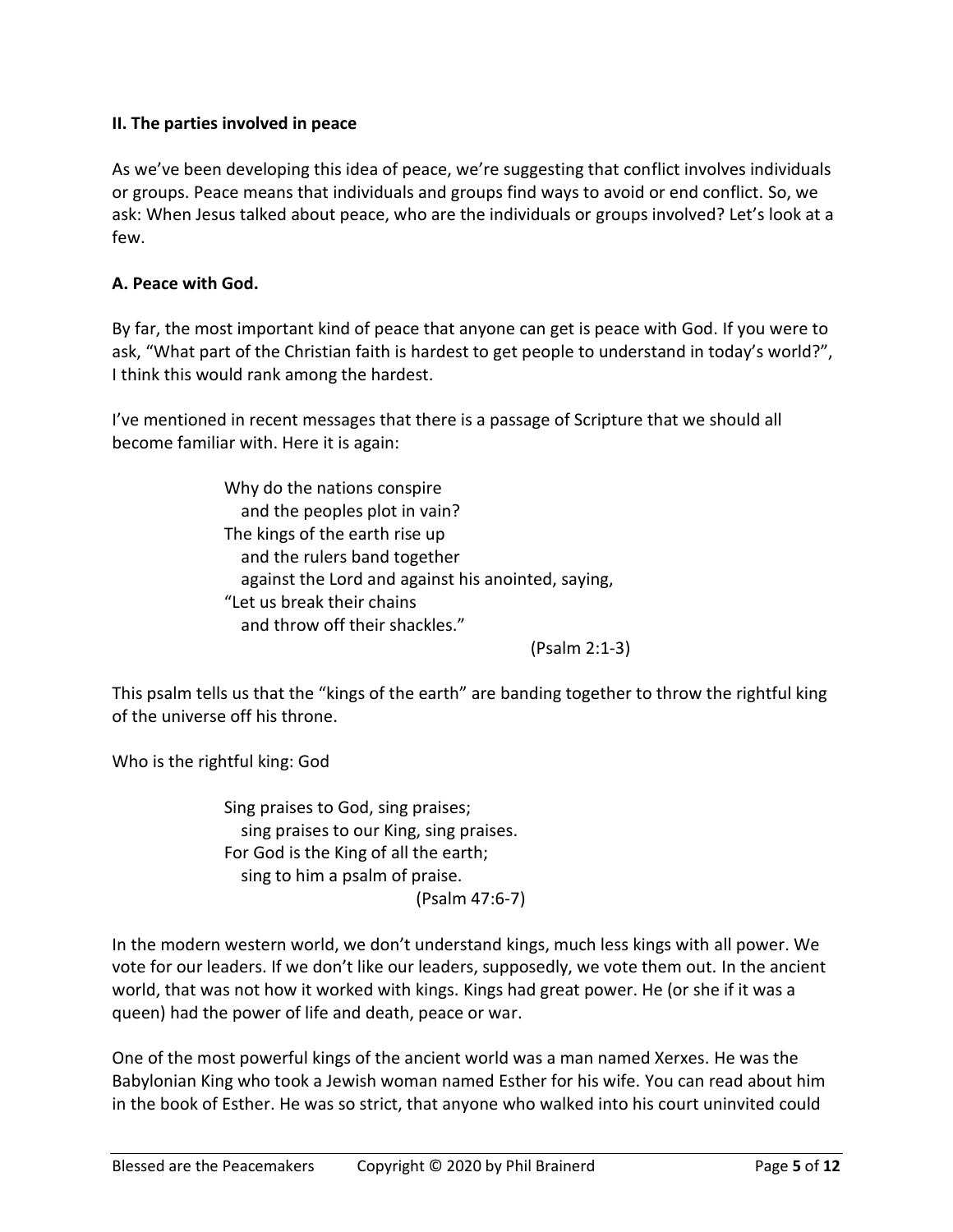be killed. It didn't matter if you were a trusted advisor or even family. Walking into his courtroom uninvited could result in a death penalty.

Here's something to think about: Most of the kings of our world, whether ancient or modern, rose to power in mysterious ways. Somehow, their families got put in charge of things. Most times, no one today knows why.

On the other hand, there is one King who is the rightful King of the whole world and the whole universe. That's because he made our whole planet and the universe. He started out as the King, he is the King, and he always will be the King. This King graciously allows us to live on what he created.

So, when local groups of people have a king, that's a king with a small "k". No matter how much power they have in their kingdom, they should still submit to the one true king of the world and of the universe. Sadly, we're told that most of them don't.

In the ancient world, if someone decided they didn't like the king, they had three choices:

- Obey the king anyway.
- Leave.
- Start a revolt.

Choice number three, revolt, was very dangerous. Most kings didn't give up their kingdoms easily. Declaring a revolt was an act of war against the king. If you did that, the king had the authority to use whatever force he felt was necessary to squash the rebellion. We probably don't know about most of the rebellions that have taken place in human history. That's because most rebellions fail. The participants in the rebellions wind up in prisons, torture chambers, or dead by very painful means.

In the time of Jesus, the most powerful force in the world was the Romans. If someone declared a revolt against Rome, the Romans came in with the best trained and best equipped soldiers in the world. They used all necessary force to squash the rebellion. Then, they invented one of the most torturous forms of execution ever devised by mankind: Crucifixion. When Jesus lived in Israel, it was not uncommon to walk down a road and see rebels and criminals on crosses by the road. They were put on display for all to see. So, the average resident of Israel in those days knew all about what happened when people attempted a revolt.

So, when the worldly rulers of any age start a revolt against the one true King, he has the authority to use whatever power he feels is necessary to squash the revolt. Here's an important question: *Why is this hard for people to understand?*

This is hard for us to understand because the true King of the universe is very patient.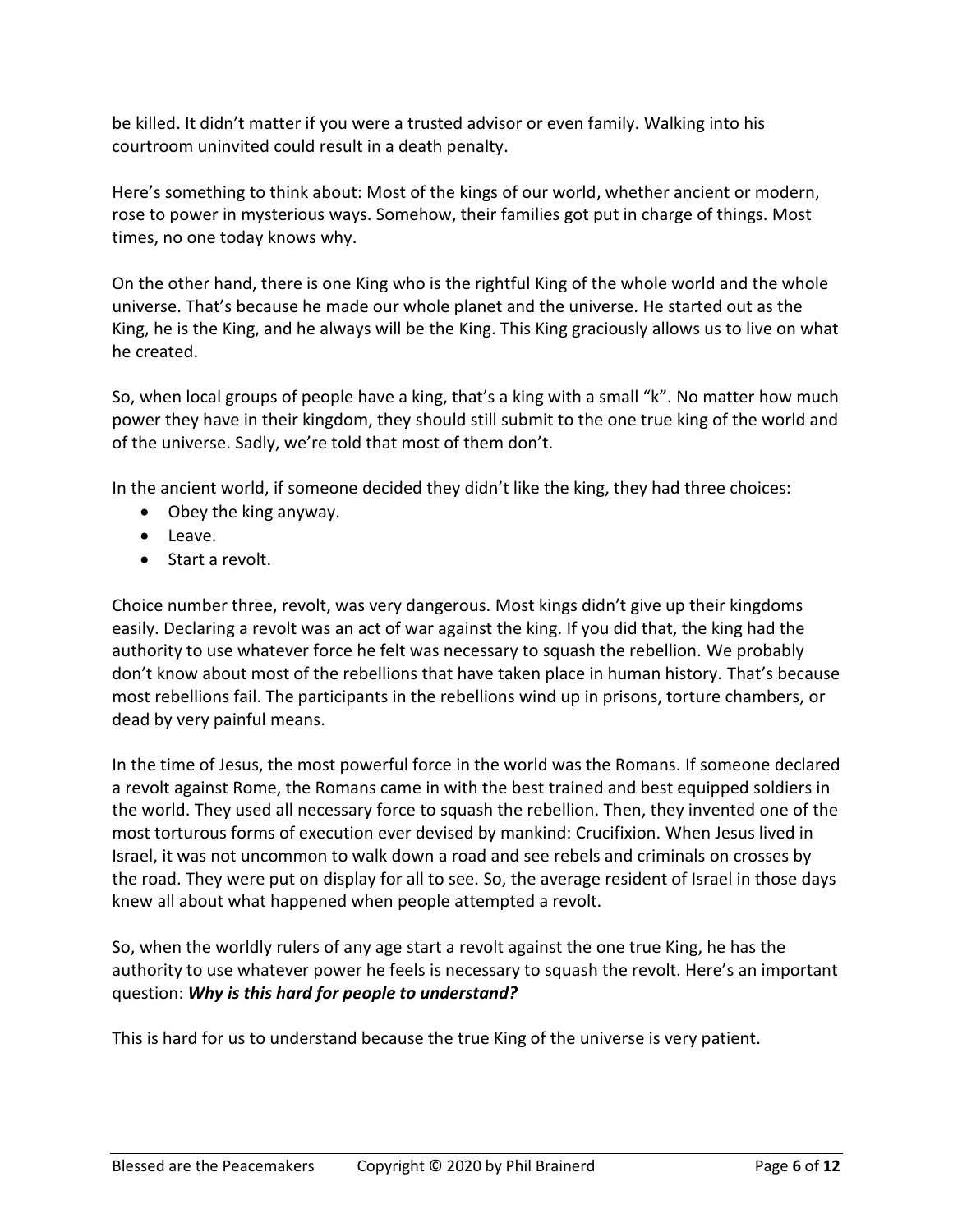The Lord is not slow in keeping his promise, as some understand slowness. Instead he is patient with you, not wanting anyone to perish, but everyone to come to repentance. (II Peter 3:9)

When we look out the window, we see flowers and trees. We see blue skies. We turn on the television and see people who seem to be friends. We have fun with them. They teach us things. They play music. They make us laugh. There's no sign of a world at war against God anywhere on TV.

But the Bible warns us that everything we see around us is an illusion. Our world is at war with the rightful King. Here's something more to think about: *Most of the people you see on TV are participants in the rebellion.* Because of this, one day, the king will send his armies, and he will use all force necessary to cleanse the earth.

We just read a verse from II Peter. Let's read on:

But the day of the Lord will come like a thief. The heavens will disappear with a roar; the elements will be destroyed by fire, and the earth and everything done in it will be laid bare. (II Peter 3:10)

On that day, there will be a terrifying penalty for all those who participated in the rebellion. The Romans, as powerful as they were, were only one of many sets of rulers to govern the real estate known as planet earth. They had crucifixion. Here is the penalty for those who rebel against God:

Then I saw a great white throne and him who was seated on it. The earth and the heavens fled from his presence, and there was no place for them. And I saw the dead, great and small, standing before the throne, and books were opened. Another book was opened, which is the book of life. The dead were judged according to what they had done as recorded in the books. The sea gave up the dead that were in it, and death and Hades gave up the dead that were in them, and each person was judged according to what they had done. Then death and Hades were thrown into the lake of fire. The lake of fire is the second death. Anyone whose name was not found written in the book of life was thrown into the lake of fire. (Revelation 20:11-15)

# *This is why the number one thing that any person needs in their life is peace with God.*

The world is in rebellion. Someday God will bring his armies to squash the rebellion. Those who participated in the rebellion will be thrown into the lake of fire.

So, how do you make peace with God?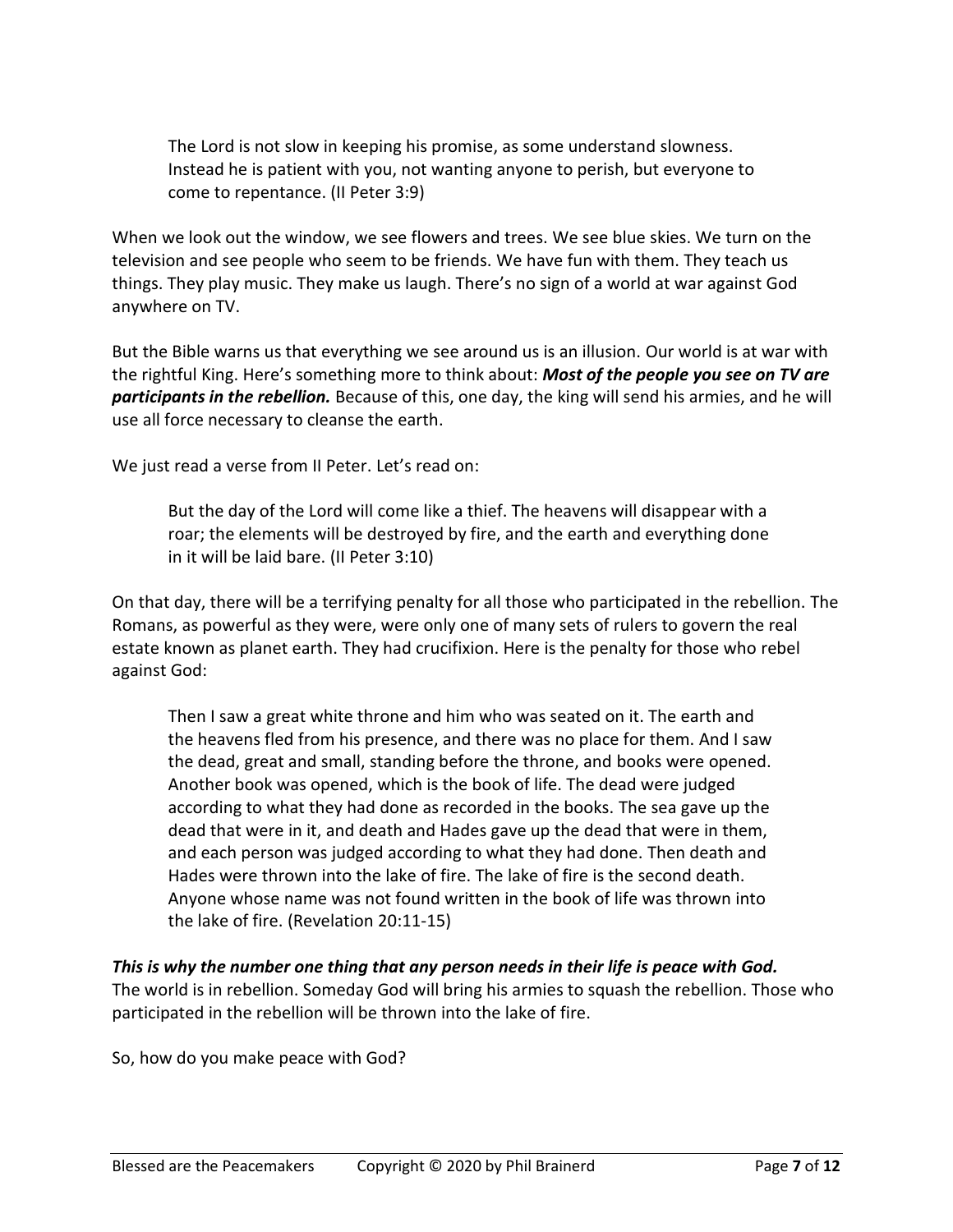Fortunately, we don't have to figure it out. God offers it to us. We make peace through the Son.

The Son is the image of the invisible God, the firstborn over all creation. For in him all things were created: things in heaven and on earth, visible and invisible, whether thrones or powers or rulers or authorities; all things have been created through him and for him. He is before all things, and in him all things hold together. And he is the head of the body, the church; he is the beginning and the firstborn from among the dead, so that in everything he might have the supremacy. For God was pleased to have all his fullness dwell in him, and through him to reconcile to himself all things, whether things on earth or things in heaven, by making peace through his blood, shed on the cross. Once you were alienated from God and were enemies in your minds because of your evil behavior. But now he has reconciled you by Christ's physical body through death to present you holy in his sight, without blemish and free from accusation. (Colossians 1:15-22)

We read every Christmas that when Jesus was born, the angels pronounced the following words: "Glory to God in the highest heaven, and on earth peace to those on whom his favor rests. (Luke 2:14)"

The rightful king of the universe could respond to a rebellion by killing everyone on the earth. Instead, he sent his Son Jesus as an ambassador of peace. It is through his blood, shed on the cross, that Jesus reconciles us to God.

So, when we accept the sacrifice of Jesus, we accept peace with God. This is important: The act of confessing our sin involves saying, "I have participated in the revolt against you, God. God, I want to leave the rebellion and join your side. I want to make you my king. Please forgive my sin and rebellion through your Son, Jesus Christ".

On that day, when we make peace with God, we start our life as peace makers. When we do that, God offers an important reward.

Blessed are the peacemakers, for they will be called children of God. (Matthew 5:9)

Peacemakers, people who make accept peace from God, become God's children. When we accept the sacrifice of Jesus, when we accept God's offer of peace, he doesn't just say "thank you" and leave us. He adopts us into his family.

In love he predestined us for adoption to sonship through Jesus Christ… (Ephesians 1:4(b)-5)

In this environment of family, we have the biggest conflict in the universe removed from our life. We said in the introduction that when conflict is removed, that's when we experience the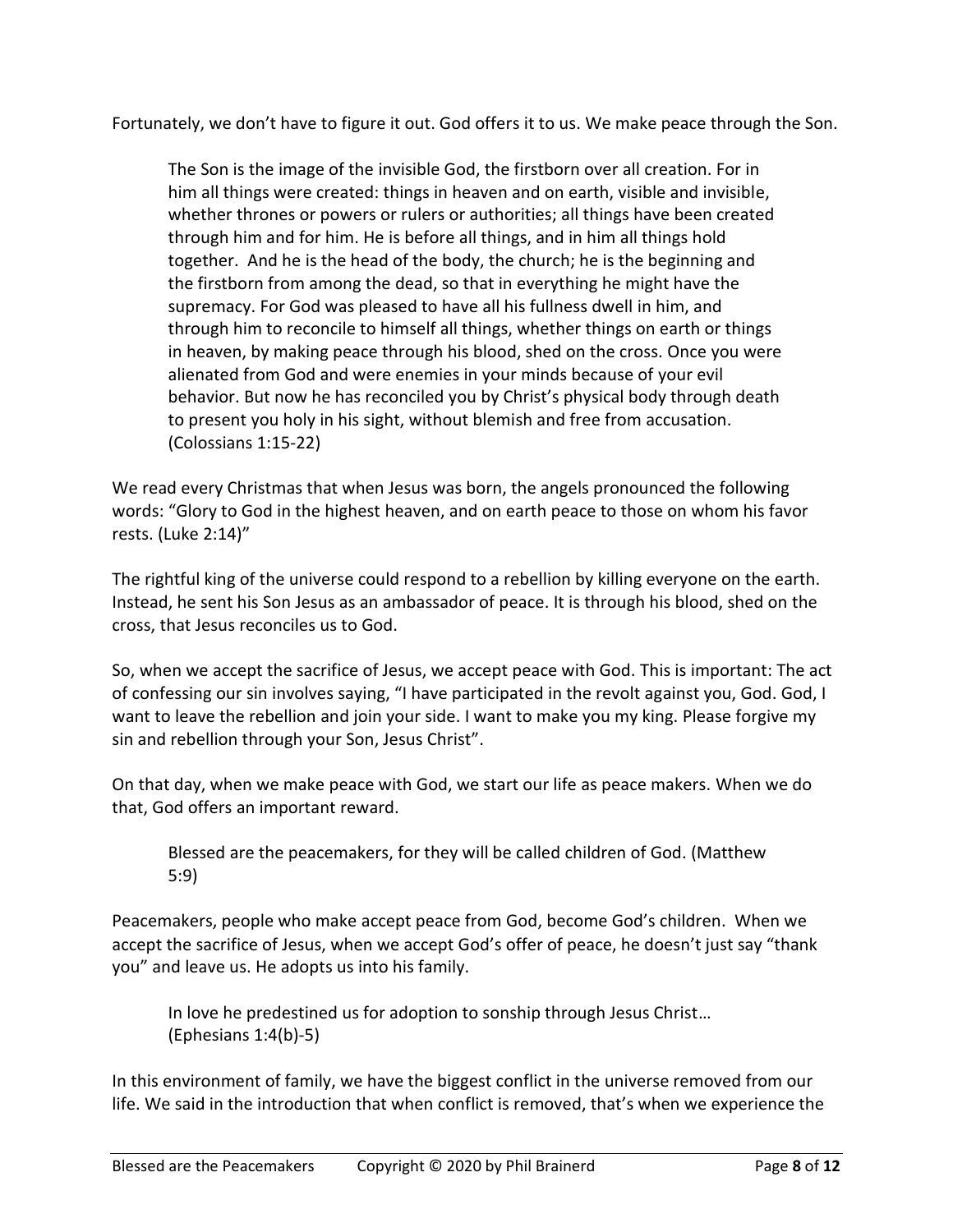kind of peace implied by the word "Shalom". We have wholeness, and the foundation of eternal happiness.

So, having learned all that, we move on to the next question: Who are the other participants in peace?

## **B. Peace with Ourselves**

Once we have peace between God and us, God offers us a deeper, personal peace. We can have peace with ourselves. The apostle Paul wrote about it in his letter to the Philippians.

Rejoice in the Lord always. I will say it again: Rejoice! Let your gentleness be evident to all. The Lord is near. Do not be anxious about anything, but in every situation, by prayer and petition, with thanksgiving, present your requests to God. And the peace of God, which transcends all understanding, will guard your hearts and your minds in Christ Jesus. (Philippians 4:4-7)

So, here we have a picture. Someone has accepted the offer of peace from Jesus Christ. - But it's not working in a practical way. They have anxiety. In verse 6 of the passage we just read, Paul says, "Do not be anxious about anything…" So, Paul must be responding to someone who was anxious. To have anxiety means you don't have peace within yourself. You have conflict inside of your person. How does this happen? Why are people anxious?

They're anxious because they believe there are things they need to be happy. We've been calling those things, "the idols". Those things, they believe, are in danger. And so, those people become afraid. We spoke earlier about conflict. Forces around us are pushing and pulling against each other. In this case, the forces are pulling things away from us. The things we think we need to be happy. And so, we worry. We become anxious. We have no peace.

The answer is to honor and glorify God. Paul tells us we must understand how much God loves us and rejoice in God and his love. God loves you, and he wants to take care of you. He wants to provide everything you need and protect you. He has the power to do it.

"Rejoice in the Lord", Paul says. Rejoice always. "Do not be anxious about anything", Paul says, "but in every situation, by prayer and petition, with thanksgiving, present your requests to God."

Are you concerned that you won't have something you need? Ask god to help. Ask God to provide the things you really need. If you will do this, Paul tells us "…the peace of God, which transcends all understanding, will guard your hearts and your minds in Christ Jesus."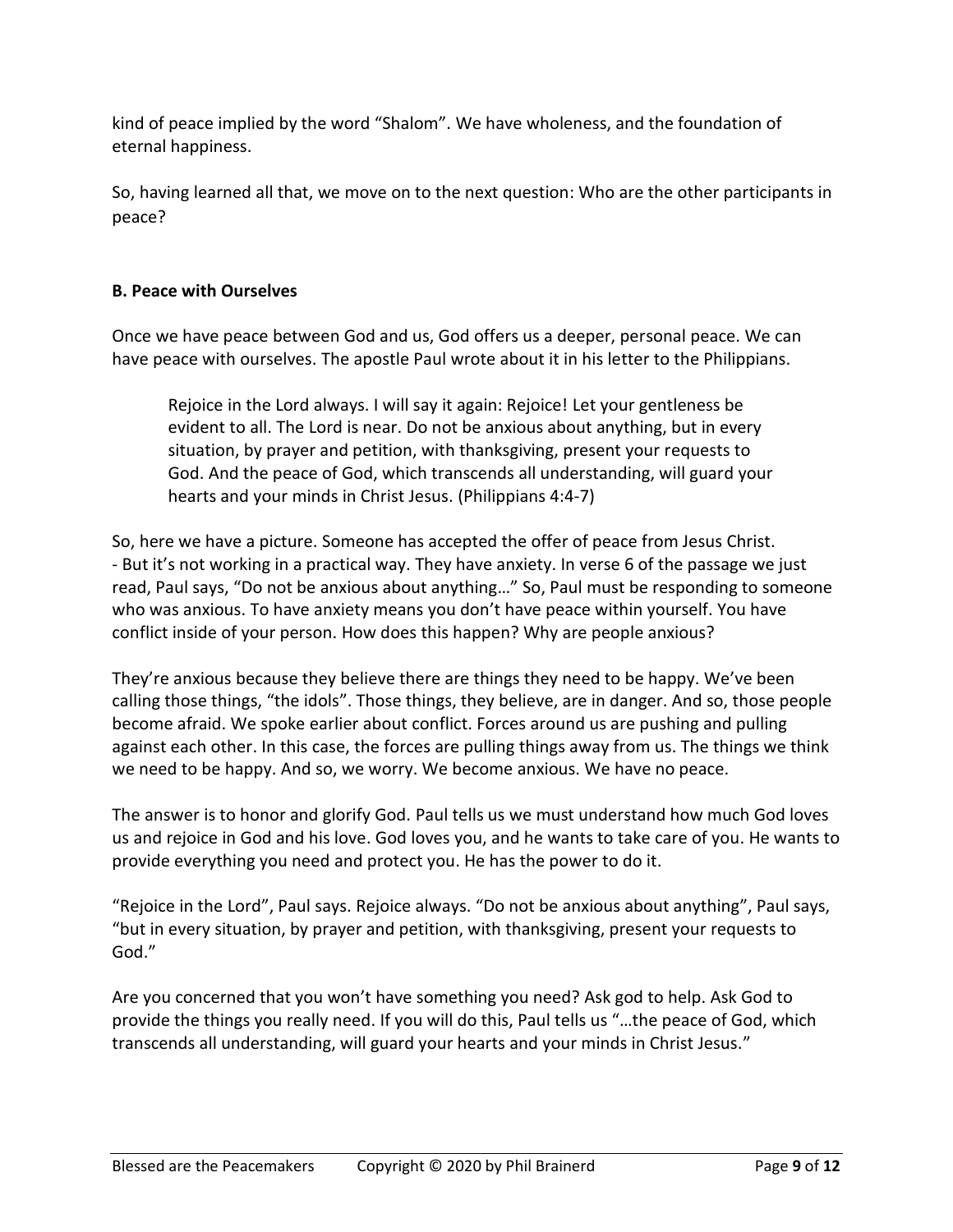Once you have received peace with God, God helps us to have peace with ourselves. And now we move on to the final participants in peace.

## **C. Peace with Others**

Earlier, I said that Peace with God hard for people to understand. It's hard, because the whole world is at war with God.

We started our discussion today with the question of war. The wars we discussed were wars between people. As we said, the world has only been at peace, meaning there weren't any official wars, for 8 percent of its history.

So, what's the answer? In particular, what is the answer that God offers to the world? I'm afraid this is where things get hardest of all.

You see, God offers us an answer to war - The wars that have plagued the human race for thousands of years. In fact, God offers us something more. It's not just a solution to war. God offers us a solution to all human conflict. He offers us a solution to hatred. He offers us a solution to the spiritual children of hatred, which include tragic things like racism.

But there's a challenge: The answer is hard. At least, it's hard emotionally for most people. You see, to understand the solution, you must understand the problem.

The problem is sin.

Listen to the words of the prophet Isaiah:

…the wicked are like the tossing sea, which cannot rest, whose waves cast up mire and mud. "There is no peace," says my God, "for the wicked." (Isaiah 57:20- 21)

As long as there are wicked people in the world, there will never be peace. God says that when people reject him, they become evil. They become like water in a storm that stirs up mud. As long as there is a storm, the water will never be clear. As long as there is sin, there will never be peace.

## *Before you can understand the solution, you must understand the problem. The problem is sin.*

Before moving on, let's make something clear. Am I saying that the victims of hatred and violence are victims because of their sin? No. One of the problems of sin is that it's irrational. When Cain Killed able thousands of years ago, a wicked man killed a good man. The fact that sin is irrational is all the more reason to understand the problem.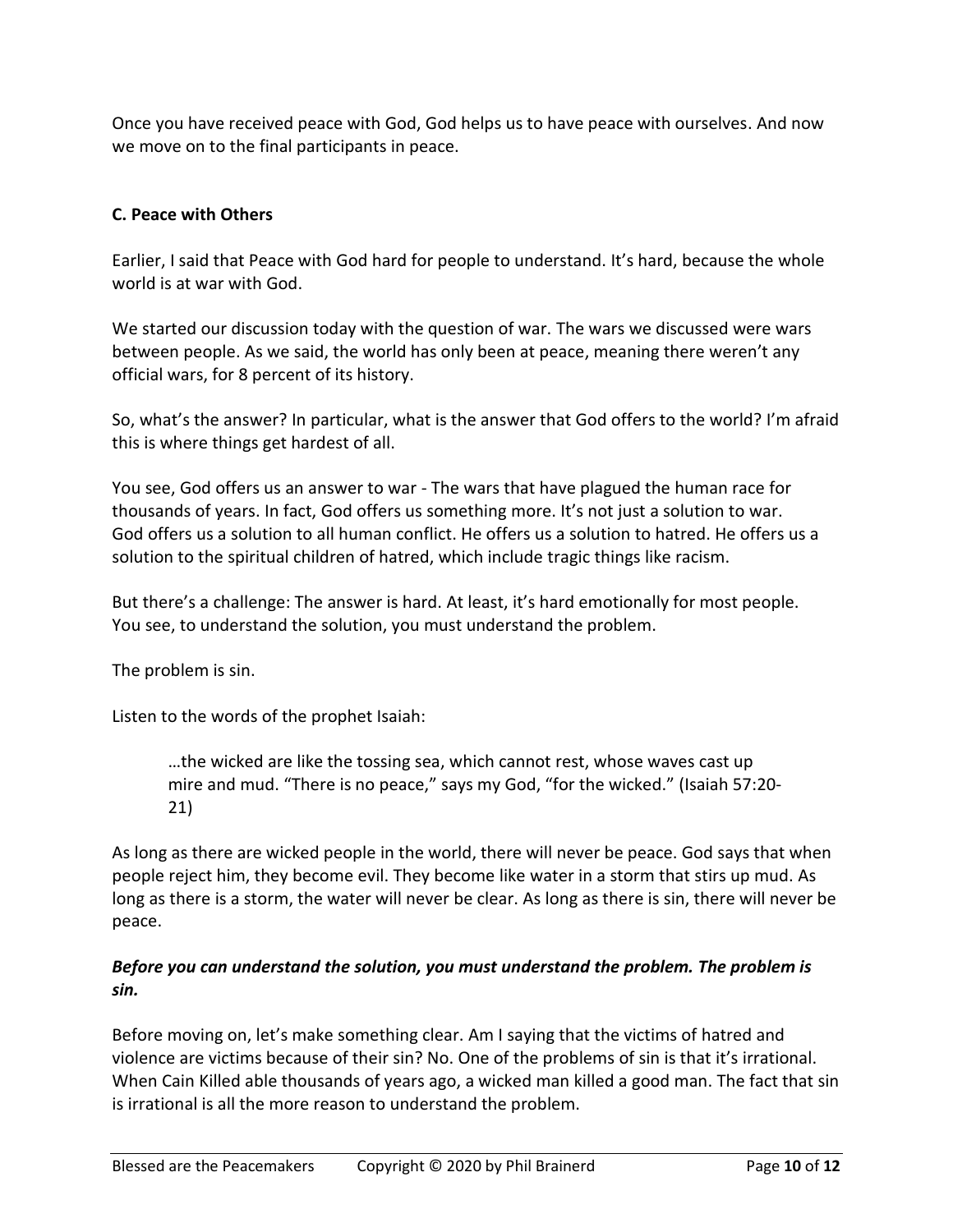So here's the solution. The solution does not start with nations. The solution does not start with programs. The solution does not start with other people. *The solution is to start with individual human hearts. The answer starts with you, my friends.* You must seek peace with God. You must seek to have peace with yourself. Then and only then can you offer any peace to the world. You see, according to the Bible, the world will never be completely at peace until wicked people either make peace with God, or until the wicked are eliminated.

Because God is merciful and gracious, the world has seen pockets of peace. The world has seen something like an oasis in the midst of the desert. When you accept Christ as your savior, when you accept the peace that God offers to you through Jesus, you become a potential oasis. Jesus is the answer. You must come to the point where you realize this. You must become a disciple. You must come to the point where you value Jesus more than anything.

Hear what he has to say about world peace:

Whoever acknowledges me before others, I will also acknowledge before my Father in heaven. But whoever disowns me before others, I will disown before my Father in heaven. Do not suppose that I have come to bring peace to the earth. I did not come to bring peace, but a sword. For I have come to turn a man against his father, a daughter against her mother, a daughter-in-law against her mother-in-law - a man's enemies will be the members of his own household.' Anyone who loves their father or mother more than me is not worthy of me; anyone who loves their son or daughter more than me is not worthy of me. Whoever does not take up their cross and follow me is not worthy of me. Whoever finds their life will lose it, and whoever loses their life for my sake will find it. (Matthew 10:32-29)

We must come to believe that Jesus is the answer. Then, we can offer Jesus to others, so they can have peace, too.

Let's pull this all together.

## **Conclusion**

We started by talking about the problem of war. War has been around a long time. Hatred, and all the things that go with it have also been around a long time. The disciples of Jesus are told that they can be peacemakers. To be a peacemaker, you must do several things.

You must accept the peace that God offers through Jesus Christ. That means coming to the points of realizing that the whole world is at war with God, and you have participated in the rebellion. You must confess your sin and your rebellion and ask God to forgive you through the blood of Christ. If you do this, you have peace with God.